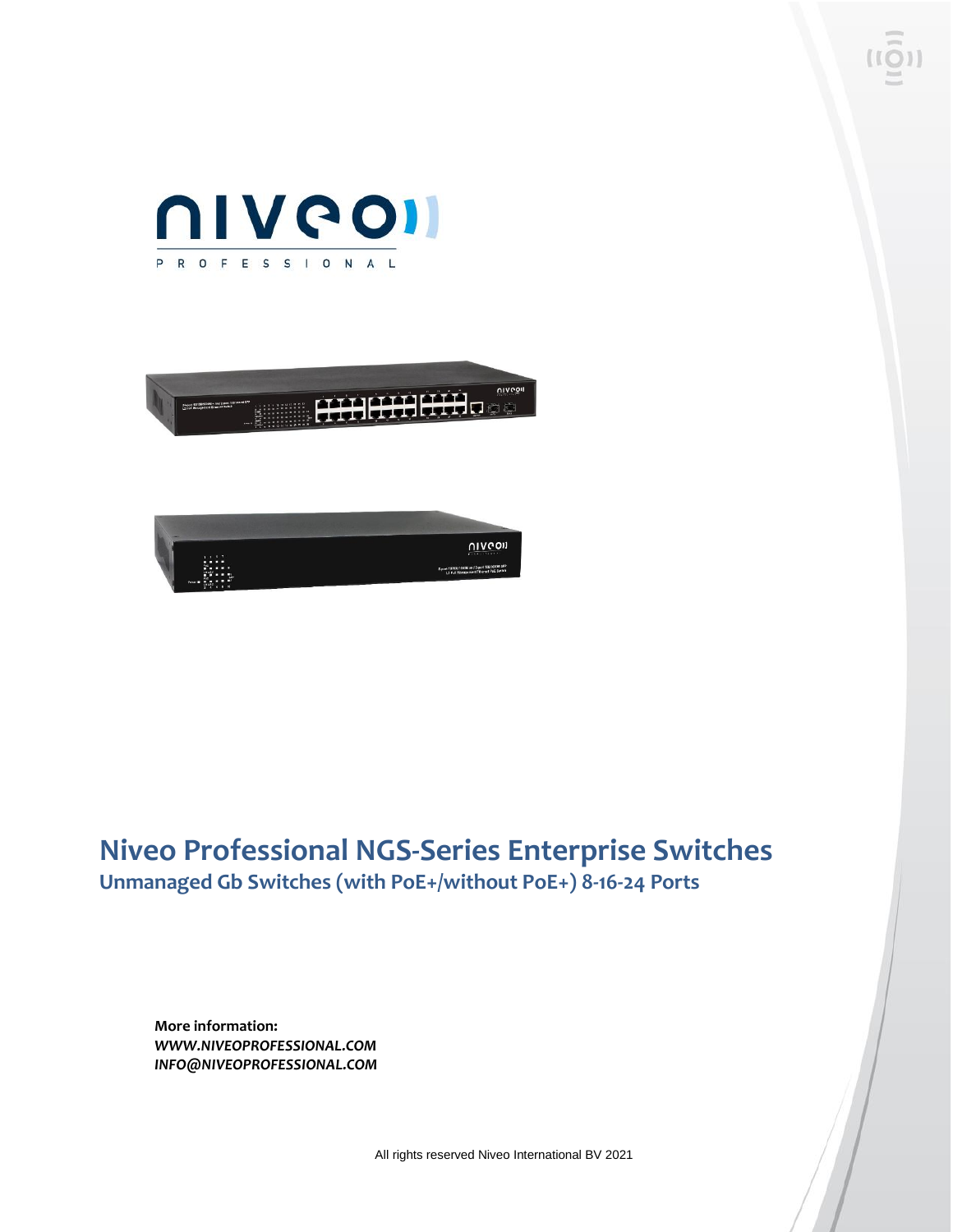## **Introduction**

The Niveo Professional NGS-Series Enterprise Switches offer a wide range of configurations, designed for Audio/Video, Security and Broadcast integrations.

### **True Enterprise Grade**

The switches are designed and build with chipsets for industrial and enterprise application, made by US Chip manufacturers.



- Higher performance, extreme stability
- Capable of running in toucher conditions
- Extreme endurance

### **Convenient Design for AV and IT**

The NGS-Series offers switches in both front and rear port configurations for easy patching and clean looking finish in AV-racks:



*2 IT-Design Switches 1 AV-Design Switches*



### **Supporting Dante**

With 802.3az energy saving turned off on the NGSE8H, NGSE8Hx, NGSE8H-AV and NGSE8Hx-AV, switches are among the very few unmanaged switches in the industry capable of supporting Dante.

# **@Dante**

### **Unparalleled Quality and Warranty**

All Niveo NGS-switches are designed and constructed with true enterprise grade chipsets and components, to assure extreme durability and reliability needed for corporate networks. With **MTTF measures well over 100.000 hours**, these switches are designed to compete with Cisco Catalyst, Extreme Networks and Juniper switches and to stand out by great length against retail grade products from companies like Cisco SMB, Netgear, TP-Link and Luxul.

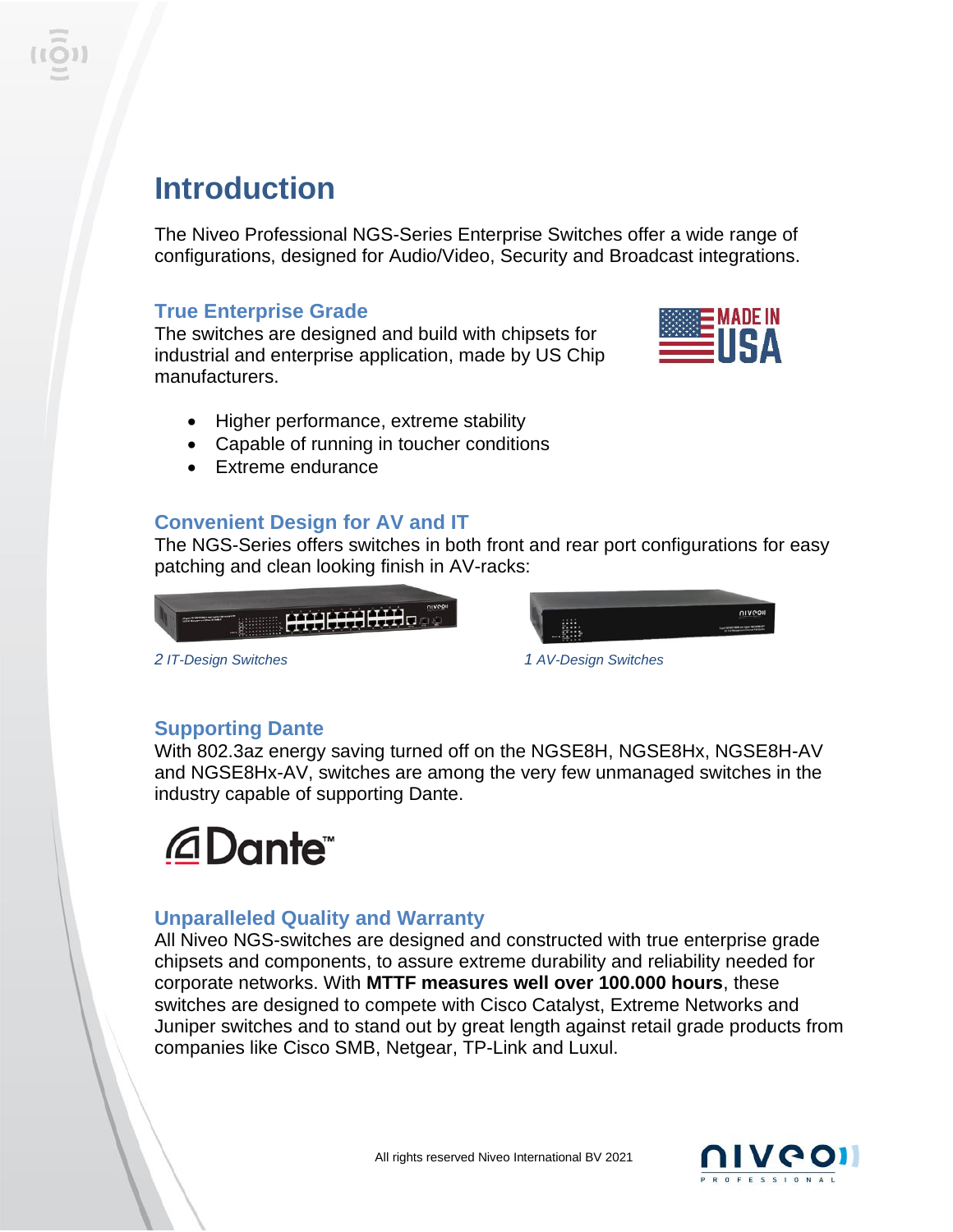The manufacturing and quality standards go above and beyond its peers to assure the highest quality products. Every switch that leaves the factory goes through a rigid 72 hour stress testing, to make sure all functions meet the requirements.

Niveo Professional is proud to offer 10 Years limited warranty upon registration of the unit.

#### **Ultimate Installer Support**

All Niveo Switches come included with lifetime access to software updates and support, without any additional costs for care packs.

The Niveo Switches come the ultimate installer support, making networking design and configuration a light breeze.

Support team is proud to assist integrators with:

- Network design advise
- Configuration assistance
- Creating configuration files
- Trouble shooting

## **Enterprise switches Selection Table**

| Switches:      | Gigabit Ports   | Gigabit Fiber<br>Ports | Ports (SFP+)<br>10Gb Fiber | Stacking<br>Virtual | PoE+      | PoE+ Budget | <b>Management</b> | Dante AES67<br>Supports<br>Cobranet | Stronguts<br>sks<br>ဝု | Rear-ports | HD-Over-IP<br>Supports | Warranty in<br>years |
|----------------|-----------------|------------------------|----------------------------|---------------------|-----------|-------------|-------------------|-------------------------------------|------------------------|------------|------------------------|----------------------|
| NGSE8H         | 8               |                        |                            |                     | $\bullet$ | 130W        |                   |                                     |                        |            |                        | 10                   |
| NGSE8H-AV      | 8               |                        |                            |                     | $\bullet$ | 130W        |                   |                                     |                        | $\bullet$  |                        | 10                   |
| NGSE8Hx        | $\overline{8}$  |                        |                            |                     | $\bullet$ | 235W        |                   |                                     |                        |            |                        | 10                   |
| NGSE8Hx-AV     | 8               |                        |                            |                     | $\bullet$ | 235W        |                   |                                     |                        | $\bullet$  |                        | 10                   |
| NGSM8T2        | 8               | $\overline{2}$         |                            |                     |           |             | L2/3              | $\bullet$                           | $\bullet$              |            | $\bullet$              | 10                   |
| NGSME8H        | 8               | $\overline{c}$         |                            |                     | $\bullet$ | 130W        | L2/3              | $\bullet$                           | $\bullet$              |            | $\bullet$              | 10                   |
| NGSME8H-AV     | 8               | $\overline{2}$         |                            |                     | $\bullet$ | 130W        | L2/3              | $\bullet$                           | $\bullet$              | $\bullet$  | $\bullet$              | 10                   |
| NGSME8Hx       | 8               | $\overline{2}$         |                            |                     | $\bullet$ | 235W        | L2/3              | $\bullet$                           | $\bullet$              |            | $\bullet$              | 10                   |
| NGSME8Hx-AV    | 8               | $\overline{2}$         |                            |                     | $\bullet$ | 235W        | L2/3              | $\bullet$                           | $\bullet$              | $\bullet$  | $\bullet$              | 10                   |
| NGS16TP        | 16              |                        |                            |                     |           |             |                   | $\bullet$                           |                        |            |                        | 10                   |
| NGSM16T2       | 16              | $\overline{2}$         |                            |                     |           |             | L2/3              | $\bullet$                           | $\bullet$              |            | $\bullet$              | 10                   |
| NGSME16T2H     | 16              | $\overline{2}$         |                            |                     | $\bullet$ | 250W        | L2/3              | $\bullet$                           | $\bullet$              |            | $\bullet$              | 10                   |
| NGSME16T2H-AV  | 16              | $\overline{2}$         |                            |                     | $\bullet$ | 250W        | L2/3              | $\bullet$                           | $\bullet$              | $\bullet$  | $\bullet$              | 10                   |
| NGS24TP        | $\overline{24}$ |                        |                            |                     |           |             |                   | $\bullet$                           |                        |            |                        | 10                   |
| NGS24TP-AV     | 24              |                        |                            |                     |           |             |                   | $\bullet$                           |                        | $\bullet$  |                        | 10                   |
| NGSM24T2       | $\overline{24}$ |                        |                            |                     |           |             | L2/3              | $\bullet$                           | $\bullet$              |            | $\bullet$              | 10                   |
| NGSM24T2-AV    | 24              |                        |                            |                     |           |             | L2/3              | $\bullet$                           | $\bullet$              | $\bullet$  | $\bullet$              | 10                   |
| NGSME24T2H     | 24              |                        |                            | $\bullet$           | $\bullet$ | 500W        | L2/3              | $\bullet$                           | $\bullet$              |            | $\bullet$              | 10                   |
| NGSME24T2H-AV  | 24              |                        |                            | $\bullet$           | $\bullet$ | 500W        | L2/3              | $\bullet$                           | $\bullet$              | $\bullet$  | $\bullet$              | 10                   |
| NGSM48T2       | 48              |                        | $\overline{2}$             | $\bullet$           |           |             | L2/3              | $\bullet$                           | $\bullet$              |            | $\bullet$              | $10\,$               |
| NGSME48T2H     | 48              |                        | $\overline{2}$             | $\bullet$           | $\bullet$ | 500W        | L2/3              | $\bullet$                           | $\bullet$              |            | $\bullet$              | 10                   |
| NGSM48T4       | 48              |                        | 4                          | $\bullet$           | $\bullet$ |             | L2/3              | $\bullet$                           | $\bullet$              |            | $\bullet$              | 10                   |
| NGSME48T4H     | 48              |                        | 4                          | $\bullet$           | $\bullet$ | 520W        | L2/3              | $\bullet$                           | $\bullet$              |            | $\bullet$              | 10                   |
| NGSME48T4Hx    | 48              |                        | 4                          | $\bullet$           | $\bullet$ | 1100W       | L2/3              | $\bullet$                           | $\bullet$              |            | $\bullet$              | 10                   |
| NGSME48T4H-RP  | 48              |                        | 4                          | $\bullet$           | $\bullet$ | 2*520W      | $L2/\overline{3}$ | $\bullet$                           | $\bullet$              |            | $\bullet$              | 10                   |
| NGSME48T4Hx-RP | 48              |                        | 4                          | $\bullet$           | $\bullet$ | 2*1100W     | L2/3              | $\bullet$                           | $\bullet$              |            | $\bullet$              | 10                   |

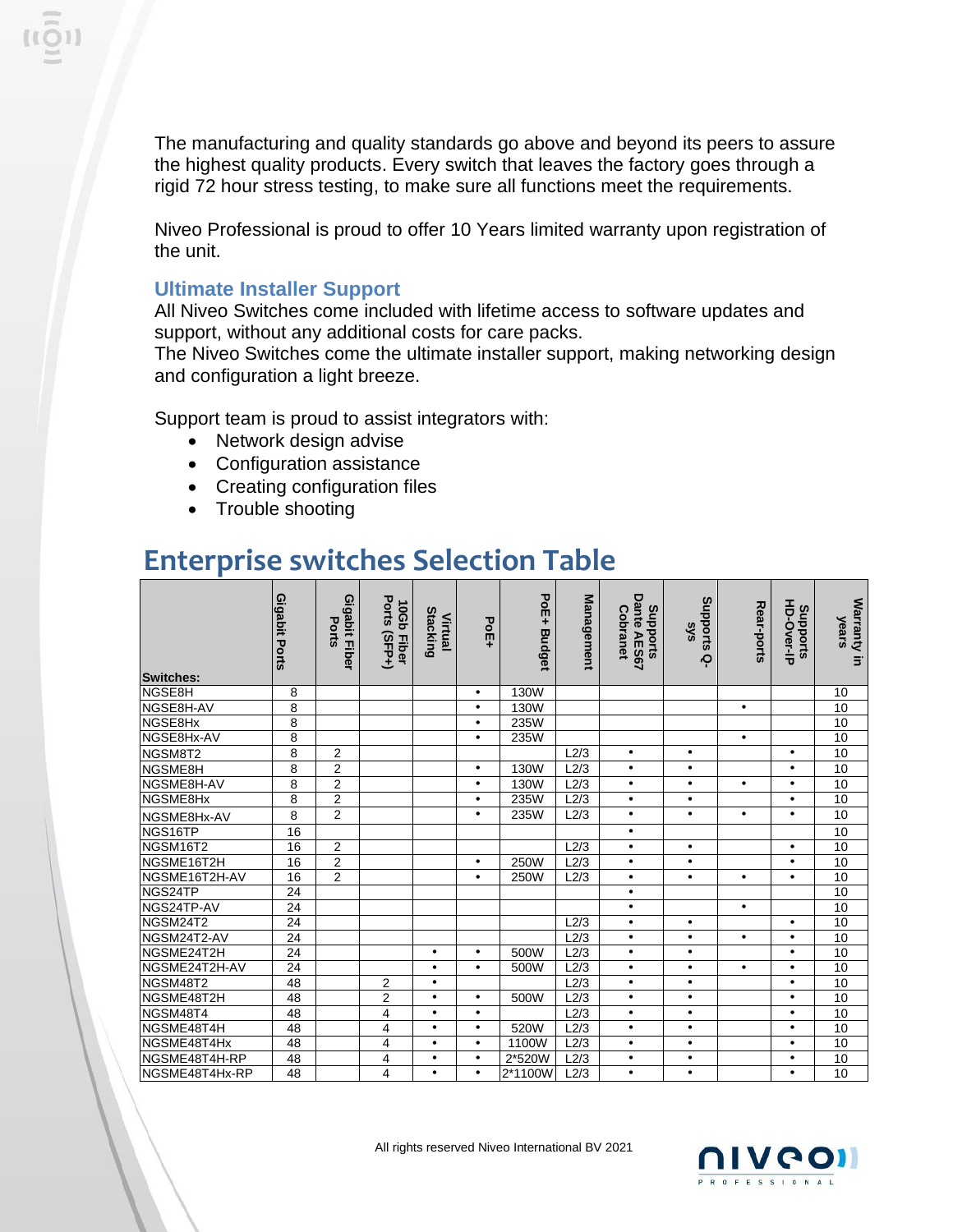## **Specifications Unmanaged switches**

| Interface                      |                      | <b>NGSE8H</b>                                    | NGSE8Hx        |                  |           | NGSE8H-AV NGSE8Hx-AV |  | NGS16TP                                 | NGS24TP   | NGS24TP-AV |  |  |
|--------------------------------|----------------------|--------------------------------------------------|----------------|------------------|-----------|----------------------|--|-----------------------------------------|-----------|------------|--|--|
| 10/100/1000M RJ45 Ports        |                      | 8                                                |                |                  |           |                      |  | 16                                      | 24        | 24         |  |  |
| <b>System Performance</b>      |                      |                                                  |                |                  |           |                      |  |                                         |           |            |  |  |
| Packet Buffer                  |                      | 144KB<br>4MB                                     |                |                  |           |                      |  |                                         |           |            |  |  |
| MAC Address Table Size         |                      |                                                  |                |                  |           |                      |  |                                         |           |            |  |  |
| <b>Switching Capacity</b>      |                      | 16Gbps                                           |                |                  |           |                      |  | 32 Gbps<br>48 Gbps                      |           |            |  |  |
| <b>Forwarding Rate</b>         |                      | 11.9Mpps                                         |                |                  |           |                      |  | 14.8Mpps                                |           |            |  |  |
| <b>PoE Features</b>            |                      |                                                  |                |                  |           |                      |  |                                         |           |            |  |  |
| IEEE 802.3 af/at               |                      |                                                  |                | IEEE 802.3 af/at |           |                      |  |                                         |           |            |  |  |
| Number of PSE Ports            |                      |                                                  |                | 8                |           |                      |  |                                         |           |            |  |  |
| PoE Budget                     |                      | 130W<br>235W<br>130W<br>235W                     |                |                  |           |                      |  | $\blacksquare$                          |           |            |  |  |
| <b>Power Feeding Detecting</b> |                      | $\bullet$                                        |                |                  |           |                      |  | $\overline{a}$                          |           |            |  |  |
| Capability on PD               |                      |                                                  |                |                  |           |                      |  |                                         |           |            |  |  |
|                                | <b>L2 Features</b>   |                                                  |                |                  |           |                      |  |                                         |           |            |  |  |
| Auto-negotiation               |                      | $\bullet$                                        |                |                  |           |                      |  |                                         |           |            |  |  |
| Auto MDI/MDIX                  |                      | $\bullet$                                        |                |                  |           |                      |  |                                         |           |            |  |  |
| Flow Control                   | 802.3x (Full)        | $\bullet$                                        |                |                  |           |                      |  |                                         |           |            |  |  |
| (duplex)                       | <b>Back-Pressure</b> | $\bullet$                                        |                |                  |           |                      |  |                                         |           |            |  |  |
| Jumbo Frame                    | (Half)               |                                                  |                |                  |           |                      |  |                                         |           |            |  |  |
| <b>Buffer Memory</b>           |                      | 9.6K<br>144K                                     |                |                  |           |                      |  | 4M <sub>b</sub>                         |           |            |  |  |
| <b>Mechanical</b>              |                      |                                                  |                |                  |           |                      |  |                                         |           |            |  |  |
| Power Input                    |                      | 100~240VAC                                       |                |                  |           |                      |  |                                         |           |            |  |  |
| Power Consumption              |                      | 130 Watt<br>130 Watt<br>235 Watt<br>235 Watt     |                |                  |           |                      |  | 15 Watt (max)                           |           |            |  |  |
| Dimension                      |                      | $266 \times 160 \times 44$ mm                    |                |                  |           |                      |  | 330*210*44 mm                           |           |            |  |  |
|                                |                      |                                                  | Power, PoE.    |                  |           |                      |  |                                         | Power.    |            |  |  |
| LED                            |                      | 10/100M Link/Act; 1000M Link/Act (Green On/Quick |                |                  |           |                      |  | 10/100M Link/Act; 1000M Link/Act (Green |           |            |  |  |
|                                |                      | Blinking)                                        |                |                  |           |                      |  | On/Quick Blinking)                      |           |            |  |  |
| <b>Operating Temperature</b>   |                      | $0 - 40$ °C                                      |                |                  |           |                      |  |                                         |           |            |  |  |
| <b>Storage Temperature</b>     |                      | $-20-90^{\circ}$ C                               |                |                  |           |                      |  |                                         |           |            |  |  |
| <b>Operating Humidity</b>      |                      | 10~90% (non-condensing)                          |                |                  |           |                      |  |                                         |           |            |  |  |
| Weight                         |                      | $0.95$ kg                                        |                |                  |           |                      |  | $2$ kg                                  |           |            |  |  |
|                                | FCC Class A          | $\bullet$                                        |                |                  |           |                      |  | ÷.                                      |           |            |  |  |
| Certification                  | <b>FCC Class B</b>   | $\blacksquare$                                   |                |                  |           |                      |  | $\bullet$                               |           |            |  |  |
|                                | CE                   | $\bullet$                                        |                |                  |           |                      |  | $\bullet$                               |           |            |  |  |
|                                | UL (UL60950-1)       | $\mathbf{r}$                                     |                |                  |           |                      |  | $\bullet$                               |           |            |  |  |
|                                | CB (IEC60950-1)      | $\blacksquare$                                   |                |                  |           |                      |  |                                         | $\bullet$ |            |  |  |
| Rear facing                    |                      | $\sim$                                           | $\blacksquare$ |                  | $\bullet$ | $\bullet$            |  | $\sim$                                  | $\sim$    | $\bullet$  |  |  |
| <b>Standard</b>                |                      |                                                  |                |                  |           |                      |  |                                         |           |            |  |  |
| IEEE 802.3 - 10BaseT           |                      | $\bullet$                                        |                |                  |           |                      |  |                                         |           |            |  |  |
| IEEE 802.3u - 100BaseTX        |                      | $\bullet$                                        |                |                  |           |                      |  |                                         |           |            |  |  |
| IEEE 802.3ab - 1000BaseT       |                      | $\bullet$                                        |                |                  |           |                      |  |                                         |           |            |  |  |
| IEEE 802.3az Energy Efficient  |                      | $\bullet$                                        |                |                  |           |                      |  |                                         |           |            |  |  |
| Ethernet (EEE)                 |                      |                                                  |                |                  |           |                      |  |                                         |           |            |  |  |